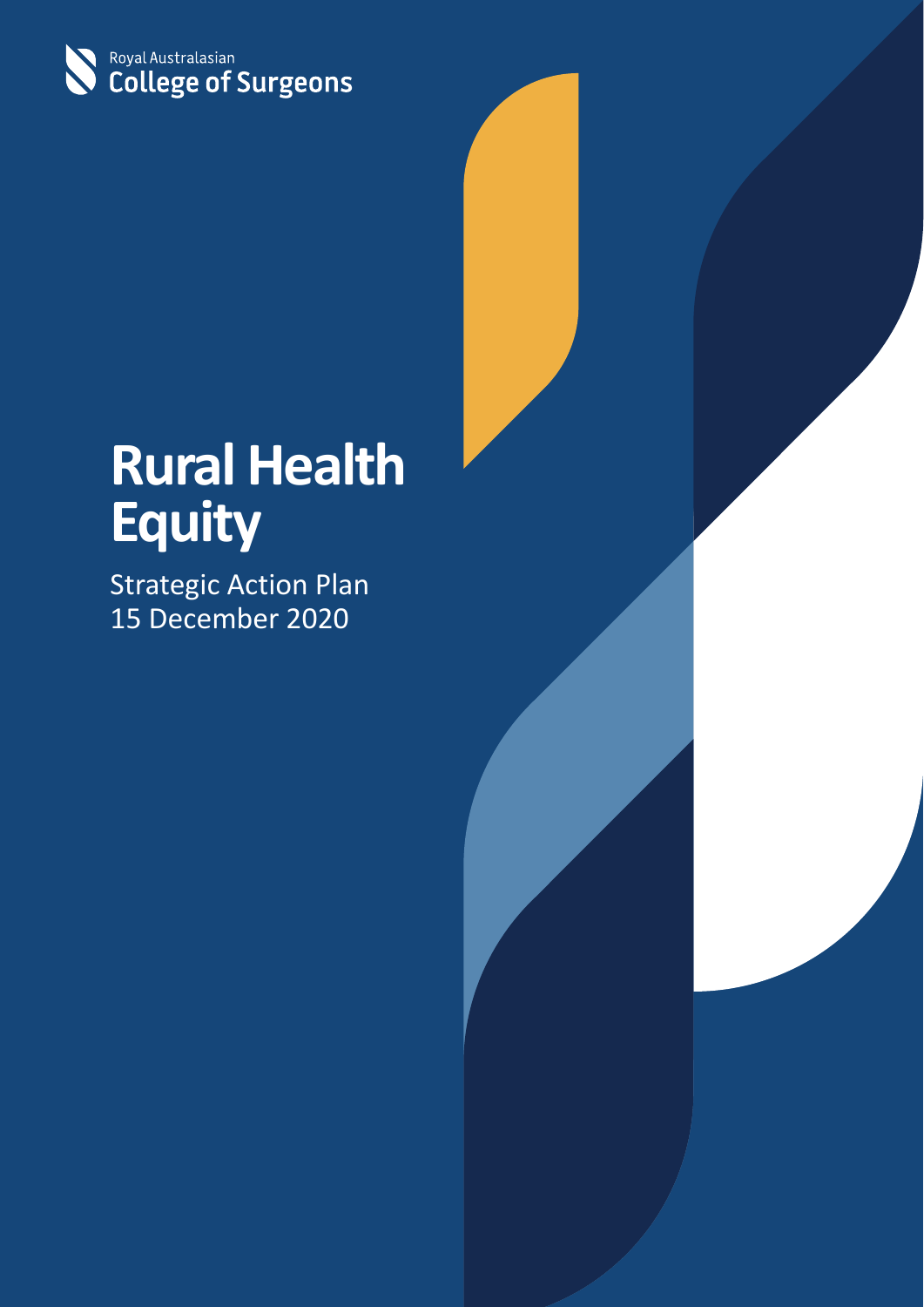#### **CONTRIBUTORS**

The development of the Rural Health Equity Strategic Action Plan has been primarily led by the RACS Rural Surgery Section committee members, past and present. This plan has built on collaboration across all RACS portfolios including the Fellowship Engagement Portfolio and Education Portfolio. This plan focuses on building partnerships and raising awareness with our stakeholders to ensure there is inclusivity and a shared understanding of health equity for our rural, regional, and remote communities.

| <b>CONTENTS</b> |  |  |
|-----------------|--|--|
|                 |  |  |

| <b>Introduction</b>                       | $\overline{2}$  |
|-------------------------------------------|-----------------|
| <b>Addressing Rural Health Inequity</b>   | $\overline{2}$  |
| <b>RACS Commitment and Vision</b>         | $\overline{2}$  |
| <b>RACS Goals and Implementation</b>      | $\overline{2}$  |
| <b>RACS Rural Health Strategy</b>         | 3               |
| <b>Represent for Rural</b><br>1           | $\overline{4}$  |
| <b>Select for Rural</b><br>$\overline{2}$ | 5               |
| <b>Train for Rural</b><br>3               | 6               |
| <b>Retain for Rural</b><br>4              | 8               |
| <b>Collaborate for Rural</b><br>5.        | 10 <sup>°</sup> |
| <b>References</b>                         | 11              |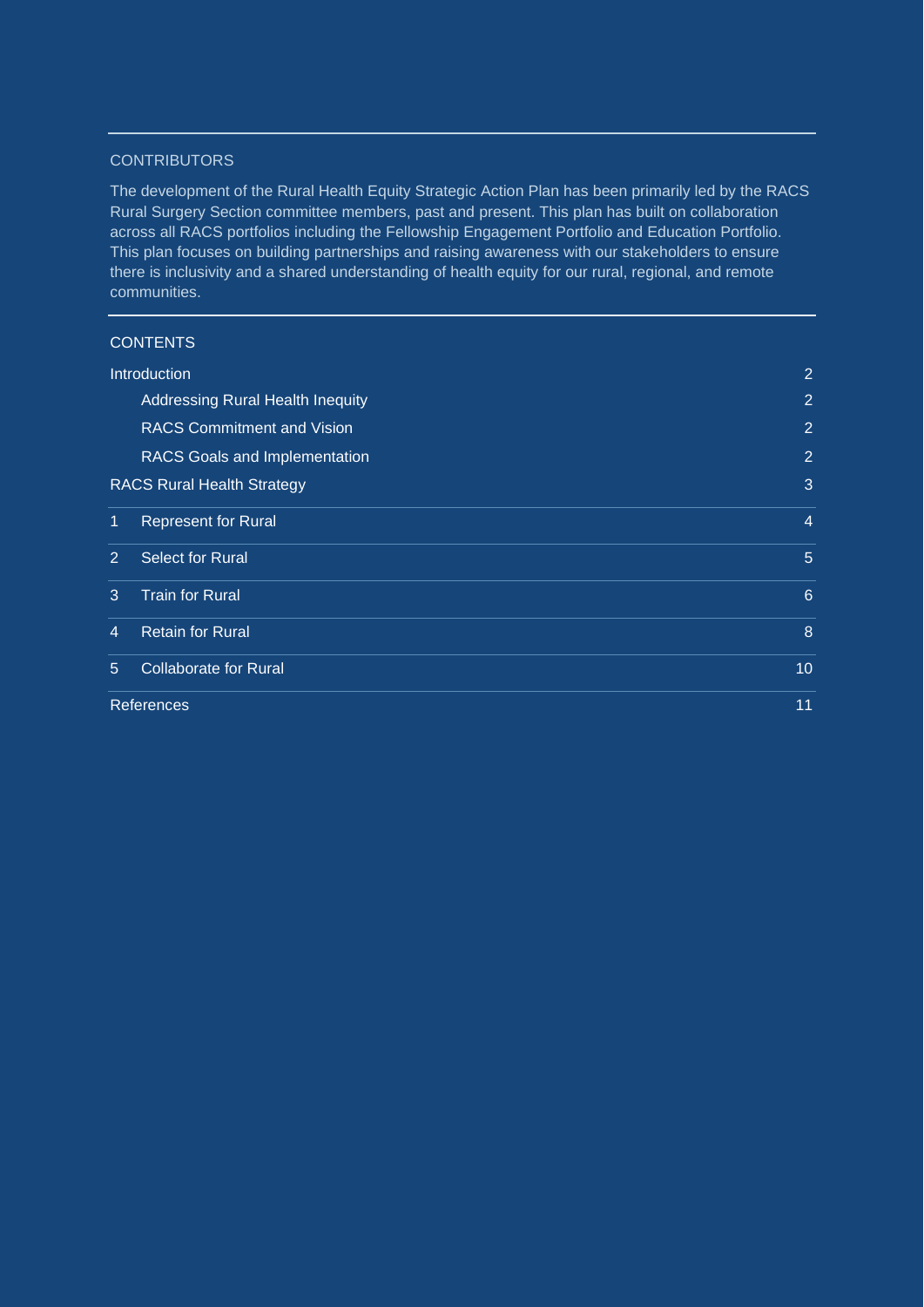### <span id="page-2-0"></span>**Introduction**

#### <span id="page-2-1"></span>**ADDRESSING RURAL HEALTH INEQUITY**

On average people living in rural, regional and remote locations have worse health outcomes, compared with people living in metropolitan areas.[1](#page-11-1) The disparity is exacerbated with increasing remoteness. Geographical maldistribution of specialist services is a significant factor contributing to poorer health outcomes in rural and remote settings.

At present approximately 29% of Australians live in rural and remote locations (classified as Modified Monash Model classification 2-7) and 25% of the population of New Zealand are rural, but according to RACS census findings only 12% of RACS Fellows (FRACS) live and work rurally in Australia and for five of the nine surgical specialties, less than 5% of surgeons were based outside cities. [2,](#page-11-2)[3,](#page-11-3)[4](#page-11-4)

To address rural workforce shortages governments have heavily invested in the recruitment of specialist international medical graduates (SIMGs) and the establishment of rural medical schools. The over reliance on the SIMG workforce has unintentionally meant that surgical services especially in remote Central and Northern Australia remain fragile and unsustainable.

#### <span id="page-2-2"></span>**RACS COMMITMENT AND VISION**

RACS is committed to its social responsibility and mission to address health inequity, through the levers of representation, selection, training, retention, and collaboration for rural surgical services for rural communities. Ensuring RACS maintains an informed focus on rural health is a key goal of RACS Strategic Plan 2019–2021 and Operations Plan 2019. Increased awareness of the rural community needs for surgery and enhancements to the pathways for training in rural areas are key indicators for measuring success as outlined in RACS Strategic Plan 2019–2021 and Business Plan 2020. The strategy provides pragmatic actions to meet the rural surgical goals of the RACS Strategic Plan, policies and position papers and the Surgical Competence and Performance Framework.

#### <span id="page-2-3"></span>**RACS GOALS AND IMPLEMENTATION**

The strategy requires cultural change within RACS towards a culture that fosters a rural positive ethos. Improving rural health outcomes cannot be achieved without rural voices at the table. Rural representation in all RACS activities is essential, as is managing conflict of interest, where predominantly urban committees make decisions for rural communities. The Rural Health Equity Strategic Action Plan is championed by the Rural Surgery Section and RACS Council. A steering group will be established for managing the principles outlined in the framework and prioritising the actions for implementation which will involve close collaboration with the speciality societies and specialty training boards.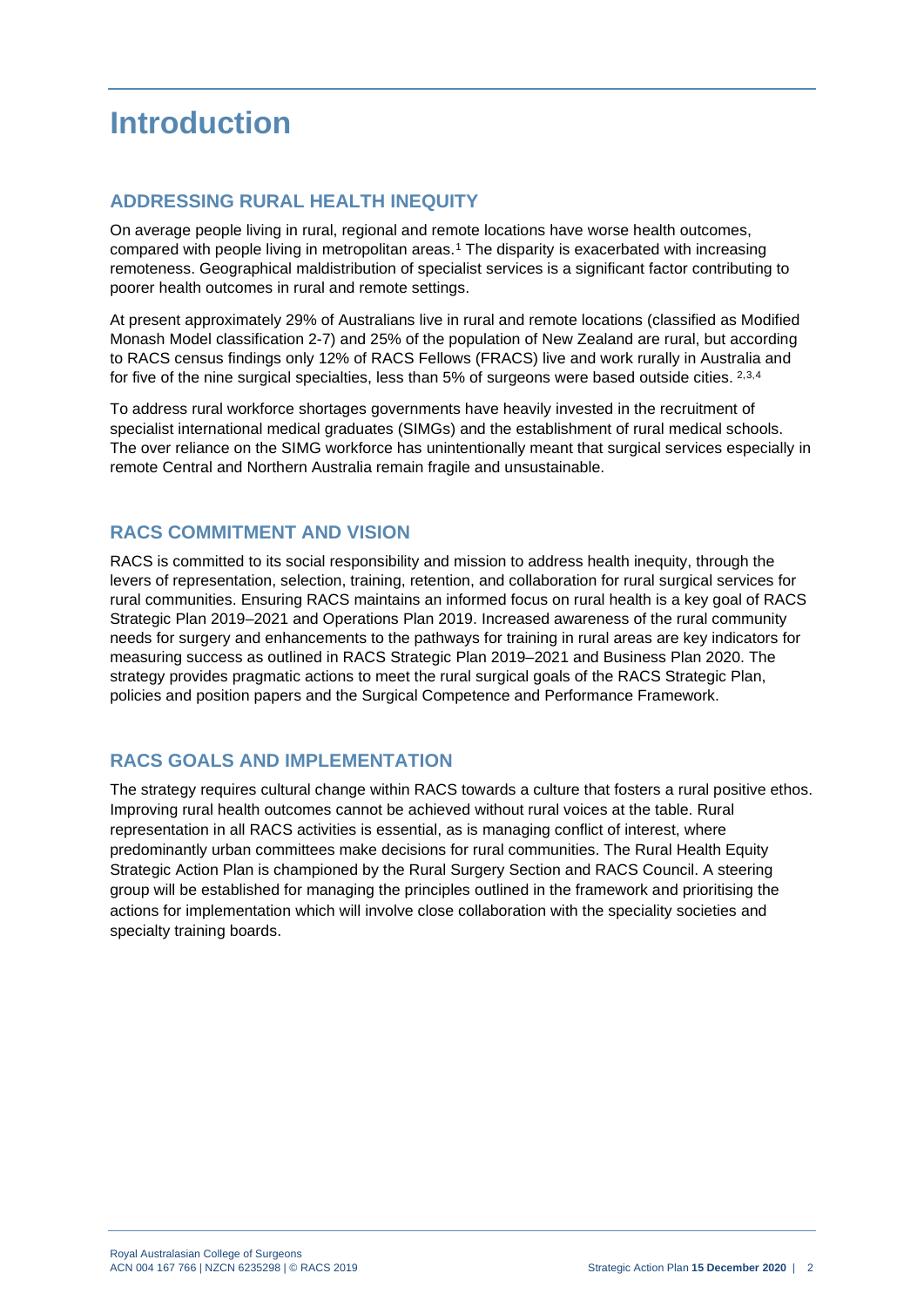### <span id="page-3-0"></span>**RACS Rural Health Strategy**

The RACS Rural Strategy aims to improve health equity for remote, rural and regional/provincial people in Australia and New Zealand. The strategy aims to:

- 1. increase the rural surgical workforce and reduce workforce maldistribution, through the Select for Rural, Train for Rural and Retain for Rural strategies.
- 2. build sustainable surgical services in Australia and New Zealand, through the Collaborate for Rural strategy.

The strategy is focused on patient-centred surgical care and sustainable surgical workforces in remote, rural and regional Australia and New Zealand. With persistent health inequity for underserved populations and the impacts of climate change, RACS anticipates the need for a culturally and emotionally intelligent, broad-scope surgical workforce, across all surgical disciplines, with the skills and motivation to work collaboratively and effectively, in areas of need and limited resource environments, including globally. The term rural is used to encompass regional, rural and remote.

Addressing rural health equity is a complex issue. It requires multiple actions at various levels by many stakeholders. Bundled interventions spanning the whole career cycle of a surgeon need to be tailored to context as determined by the location and patient needs. Safe patient outcomes can be delivered by flexible and pragmatic processes.



**Figure 1. An overview of the RACS Rural Strategy.** It addresses multiple points of the surgeon's career cycle with consideration to common intersecting characteristics.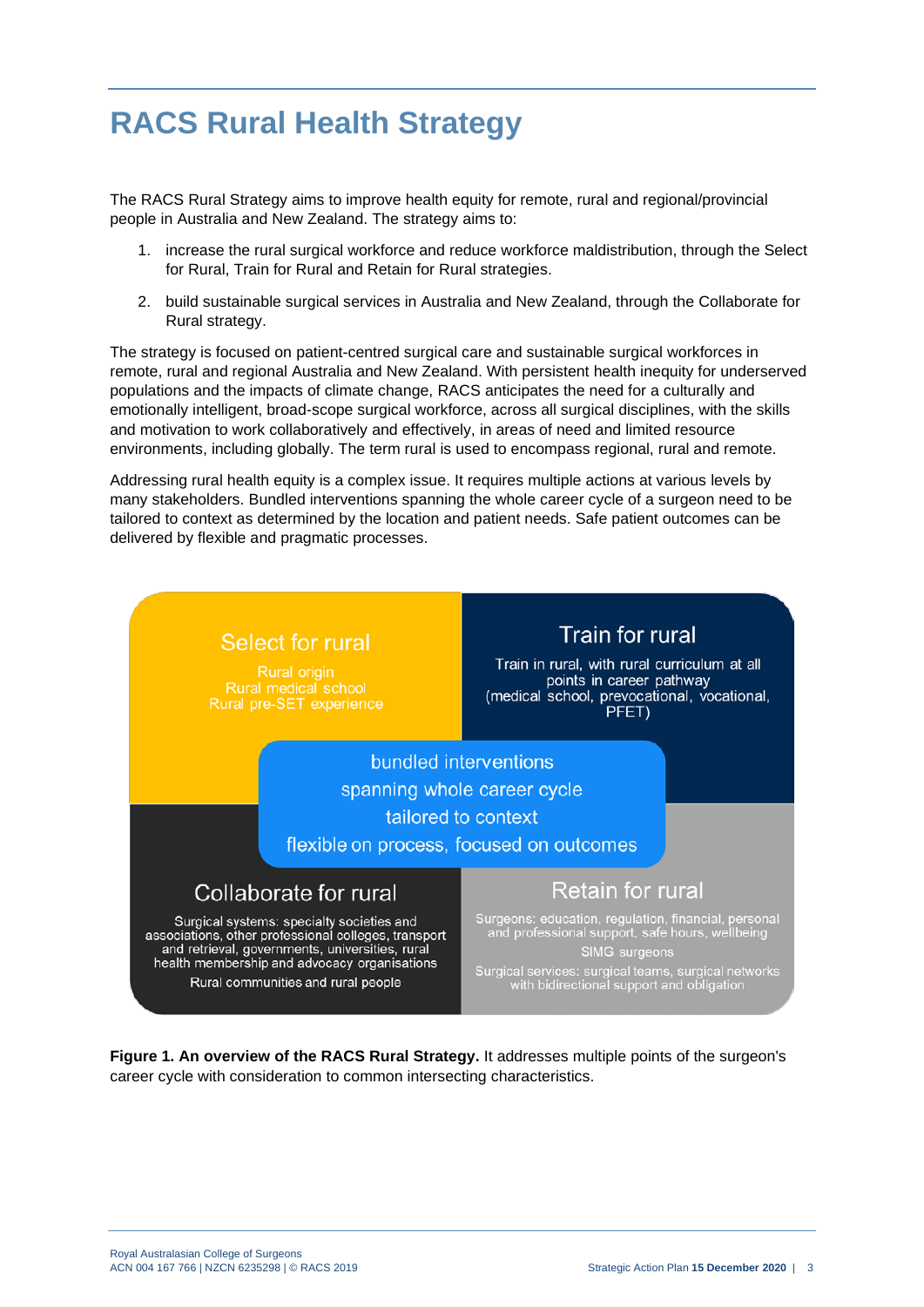## <span id="page-4-0"></span>**1 Represent for Rural**

To attain rural health equity, these actions emphasise the importance of rural representation in the decision making process. It will underpin the four rural strategies which focus on selecting, training, retaining, and collaborating for rural communities.

| <b>ACTIONS</b> |                                                                                   | <b>DELIVERABLES</b>                                                                                                                                                                                                                                                                                                                                                                                                                                                                                                                           | <b>STAKEHOLDERS</b>                                                                         |
|----------------|-----------------------------------------------------------------------------------|-----------------------------------------------------------------------------------------------------------------------------------------------------------------------------------------------------------------------------------------------------------------------------------------------------------------------------------------------------------------------------------------------------------------------------------------------------------------------------------------------------------------------------------------------|---------------------------------------------------------------------------------------------|
| 1.             | Rurality as a diversity<br>element                                                | 1.1. Co-option for diversity, including<br>geographic diversity<br>1.2. In specialties with rare rural members, a<br>surgeon who is actively involved in rural<br>outreach or rurally interested could be<br>representative                                                                                                                                                                                                                                                                                                                   | <b>RACS Specialty</b><br>Training Boards;<br><b>Specialty Societies</b><br>and Associations |
| 2.             | Technology as a tool of<br>inclusion                                              | 2.1. Allow remote participation in state and<br>national educational events and research<br>2.2. Remote access to selection interviews<br>2.3. One College Digital Transformation<br>enhancements to video-meetings and<br>synchronous streaming of continuing<br>professional development (CPD) events                                                                                                                                                                                                                                       | <b>RACS Specialty</b><br>Training Boards;<br><b>Specialty Societies</b><br>and Associations |
| 3.             | Manage conflict of<br>interest                                                    | 3.1. Rural representation on all committees<br>and boards involved in Surgical<br>Education and Training (SET)<br>3.2. Conflicts of interest are recognised and<br>managed during decision making as<br>prescribed in RACS' policy                                                                                                                                                                                                                                                                                                            | <b>RACS Specialty</b><br>Training Boards;<br><b>Specialty Societies</b><br>and Associations |
| 4.             | Foster a pro-rural<br>culture focused on<br>collectivism and peer<br>co-operation | 4.1. Recognition of rural achievements in<br>internal and external media and<br>communication<br>4.2. Recognition and emphasis of the "dual"<br>training required of a rural surgeon, that<br>is broad scope of clinical practice plus<br>extra skills required of rural practice<br>4.3. Call out anti-rural cultures/behaviours at<br>RACS and in workplaces (emphasise that<br>rural surgery is not urban-lite or second<br>best/less than surgery in urban settings)<br>4.4. Positive presentation of rural surgery to<br><b>Trainees</b> | <b>RACS Specialty</b><br>Training Boards;<br><b>Specialty Societies</b><br>and Associations |
| 5.             | Establish evaluation<br>framework                                                 | 5.1. Develop mechanism to gather data,<br>evaluate and improve the rural initiatives                                                                                                                                                                                                                                                                                                                                                                                                                                                          | <b>RACS Specialty</b><br>Training Boards;<br><b>Specialty Societies</b><br>and Associations |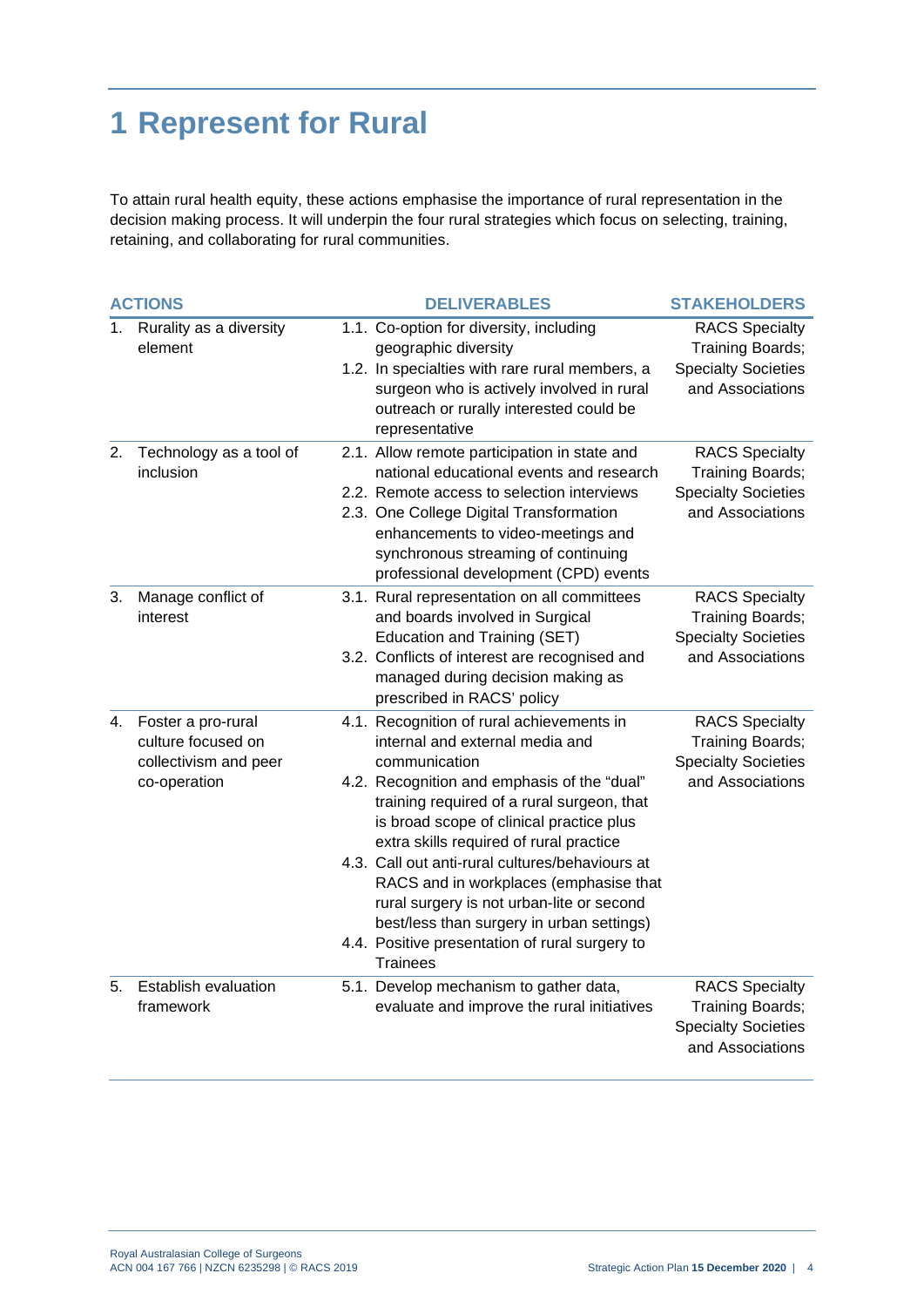### <span id="page-5-0"></span>**2 Select for Rural**

These actions have the longest timeframe to yield results, are the least complex to address and require the least input of resources to achieve.

|    | <b>ACTIONS</b>                                                                                                             | <b>DELIVERABLES</b>                                                                                                                                                                                                                                                                                                                                                                                                                                                                                                                                   | <b>STAKEHOLDERS</b>                             |
|----|----------------------------------------------------------------------------------------------------------------------------|-------------------------------------------------------------------------------------------------------------------------------------------------------------------------------------------------------------------------------------------------------------------------------------------------------------------------------------------------------------------------------------------------------------------------------------------------------------------------------------------------------------------------------------------------------|-------------------------------------------------|
| 1. | <b>SET</b> selection<br>requirements and<br>scoring criteria                                                               | 1.1. Award selection points for<br>1.1.1. Rural origin<br>One or more years of rural medical<br>1.1.2.<br>school experience<br>1.1.3. One or more years of rural pre-SET<br>work exposure.<br>1.2. Reduce points for items that require<br>predominantly urban work experience<br>1.2.1. Higher degree qualifications<br>Referee recommendations and<br>1.2.2.<br>reports that are exclusively<br>attainable from encounters in urban<br>tertiary centres.<br>1.3. Remove or balance points selection<br>criteria that disadvantage rural applicants. | <b>RACS Specialty</b><br><b>Training Boards</b> |
| 2. | Interviews                                                                                                                 | 2.1. Virtual selection interviews or interviews in<br>every state and territory.<br>2.2. Situational interviewing pertaining to<br>equity of access and health outcomes for<br>rural and other underserved communities.                                                                                                                                                                                                                                                                                                                               | <b>RACS Specialty</b><br><b>Training Boards</b> |
| 3. | Rural Selection Initiative,<br>analogous to the<br>Aboriginal and Torres<br><b>Strait Islander Selection</b><br>Initiative | 3.1. Quarantined positions for rural selection<br>applicants. This can be based on either:<br>30% of positions for population<br>3.1.1.<br>parity<br>3.1.2. 14% for RACS parity<br>one position, for training programs<br>3.1.3.<br>with seven or less positions<br>available.<br>3.2. For applicants reaching the minimum<br>selection standard plus being of rural<br>origin, 12 months of rural medical school<br>and 12 months of pre-SET rural<br>experience.                                                                                    | <b>RACS Specialty</b><br><b>Training Boards</b> |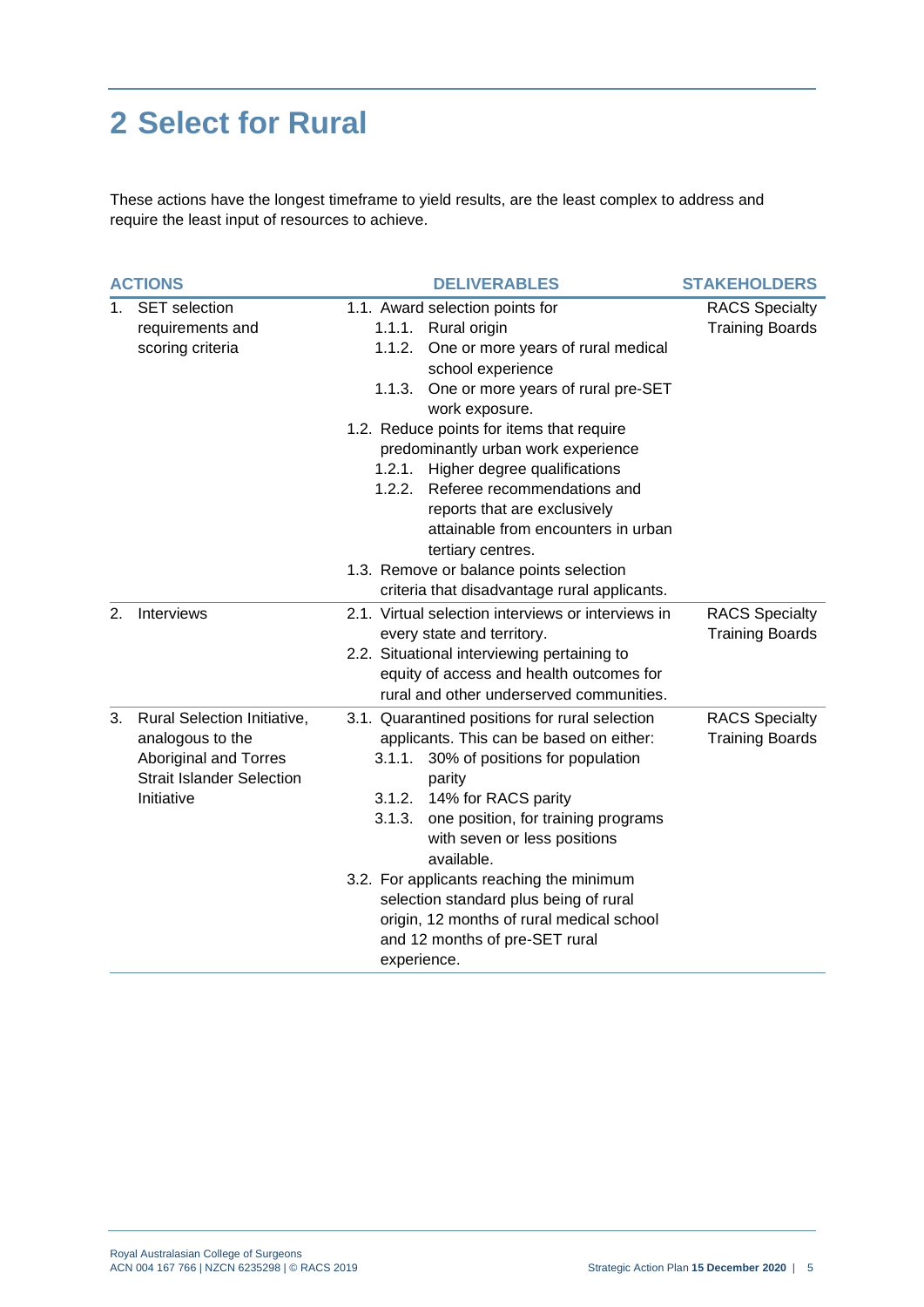### <span id="page-6-0"></span>**3 Train for Rural**

These actions address Australian Medical Council and Medical Council of New Zealand standards of training for excellence and community need. There is flexibility in the local delivery of these actions based on the ratios of surgical specialist-to-population in Australia and New Zealand, and the number of surgeons in each specialty in various geographical settings.

The actions will foster a skilled, broad scope of practice surgical workforce who can provide care to rural and remote areas of Australia and New Zealand and are capable of deployment for regional and global humanitarian work.[5](#page-11-5)

| <b>ACTIONS</b> |                                                                                                                     | <b>DELIVERABLES</b>                                                                                                                                                                                                                                                                                                                                                                                                                                                                                                 | <b>STAKEHOLDERS</b>                             |
|----------------|---------------------------------------------------------------------------------------------------------------------|---------------------------------------------------------------------------------------------------------------------------------------------------------------------------------------------------------------------------------------------------------------------------------------------------------------------------------------------------------------------------------------------------------------------------------------------------------------------------------------------------------------------|-------------------------------------------------|
| 1.             | All trainees have rural<br>work exposure.                                                                           | 1.1. Three levels of rural SET training<br>exposure, related to the surgeon to<br>population ratios in Australia and New<br>Zealand:<br>1.1.1. Rural/Regional Training Networks<br>(General surgery and<br>Orthopaedic surgery program)<br>1.1.2. 12-month rural training posts<br>(Otolaryngology Head Neck<br>Surgery, Plastics and<br>Reconstructive, Urology and<br>Vascular Surgery programs)<br>1.1.3. Rural Focused Urban Specialist<br>(Cardiothoracic, Paediatric and<br>Neurosurgery).                    | <b>RACS Specialty</b><br><b>Training Boards</b> |
| 2.             | SET training posts are<br>distributed according to<br>community need for<br>surgical care.                          | 2.1. RACS works with Government Health<br>Departments in Australia and New<br>Zealand to identify a system for<br>distributing training posts based on<br>community need.<br>2.2. Rural representation on all committees<br>and boards involved in SET training.<br>2.3. Conflict of interests recognised and<br>managed during decision making.                                                                                                                                                                    | <b>RACS Specialty</b><br><b>Training Boards</b> |
| 3.             | Separate accreditation<br>criteria for rural training<br>posts recognising the<br>unique value of rural<br>training | 3.1. Shift criteria that:<br>3.1.1. Require supervision based on<br>number of FRACS employed to<br>total Full-time Equivalent FRACS<br>3.1.2. Require certain case numbers to<br>consider other metrics of<br>experience not provided in urban<br>practice (e.g. for first operator<br>experience and direct consultant<br>supervision, broader scope of<br>experience).<br>3.2. Include holistic criteria for:<br>3.2.1. Adequate accommodation for<br>Trainee and their family<br>3.2.2. Adequate internet access | <b>RACS Specialty</b><br><b>Training Boards</b> |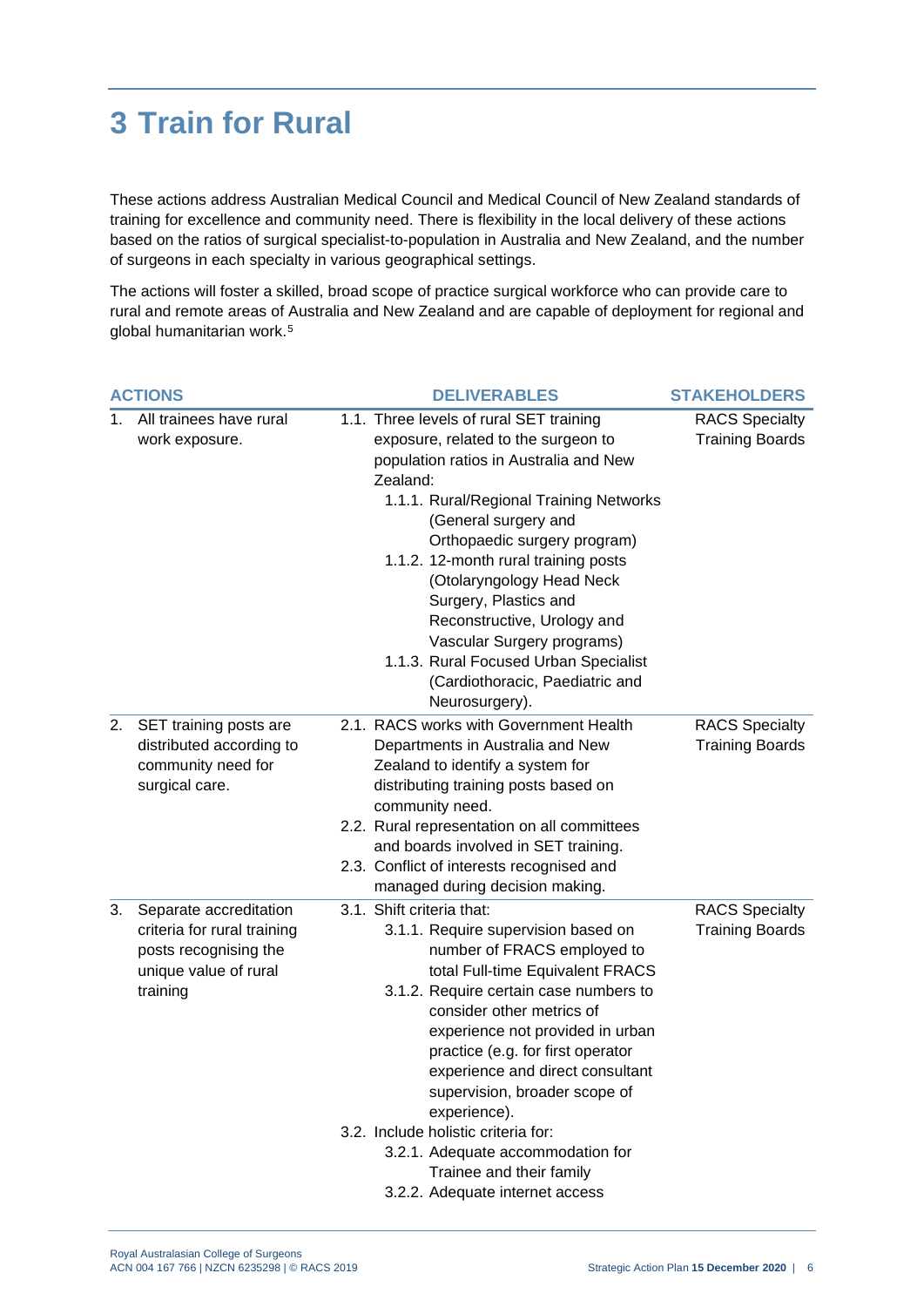|    |                                                                                                                         | 3.2.3. Adequate days off at the start<br>and end of rotations for<br>relocation, and relocation support<br>3.2.4. Access to research facilities and<br>mentors.                                                                                                                                                                                                                                                                                                                                                                                                                                   |                                                                               |
|----|-------------------------------------------------------------------------------------------------------------------------|---------------------------------------------------------------------------------------------------------------------------------------------------------------------------------------------------------------------------------------------------------------------------------------------------------------------------------------------------------------------------------------------------------------------------------------------------------------------------------------------------------------------------------------------------------------------------------------------------|-------------------------------------------------------------------------------|
| 4. | Rural facing curriculum                                                                                                 | 4.1. All Trainees acquire the generalist skills<br>required for rural practice.<br>4.2. The generalist curriculum would be the<br>base curriculum with the rural curriculum<br>overlaid, providing knowledge and<br>experience to prepare practitioners with a<br>broader scope of clinical practice that is<br>often required in rural areas, and<br>additional skills in outreach, inreach and<br>health service management.                                                                                                                                                                    | <b>RACS Specialty</b><br><b>Training Boards</b>                               |
| 5. | Dual fellowship in primary<br>specialty plus Global,<br>Remote/Rural/Regional<br>and Deployable (GRiD)<br>Surgery       | 5.1. Establish GRiD faculty (see Retain for<br>Rural for more)<br>5.2. Dual fellowship achieved concurrently<br>with SET training and/or through post-<br>SET fellowship positions.                                                                                                                                                                                                                                                                                                                                                                                                               | <b>RACS Specialty</b><br><b>Training Boards</b>                               |
| 6. | Portability/preservation of<br>entitlements across<br>jurisdictions                                                     | 6.1. Work with the jurisdictions to assist in<br>preventing the loss of employment<br>benefits when trainees transfer between<br>jurisdictions.                                                                                                                                                                                                                                                                                                                                                                                                                                                   | <b>RACS Trainee</b><br>Association<br>(RACSTA); State<br>health jurisdictions |
| 7. | Establish a Rural and<br>remote career coordinator<br>program                                                           | 7.1. Enrol all rural interested trainees early in<br>SET training with opportunity for later<br>entry into program if rural intention<br>emerges.<br>7.2. Trainee interview to determine career<br>goals and trainee's motivation,<br>negotiating an individual plan.<br>7.3. Information and connection hub on rural<br>Fellowships, rural research opportunities,<br>other peer groups and conferences.<br>7.4. Connecting Trainees with rural and<br>specialty mentors.                                                                                                                        | <b>RACS Specialty</b><br>Training Boards;<br><b>RACSTA</b>                    |
| 8. | Implement a Rural and<br><b>Remote Central and</b><br>Northern Australia<br><b>Surgical Service Strategy</b><br>(RCANS) | 8.1. Convene a forum with remote surgical<br>stakeholders including directors of<br>surgery from remote surgical services,<br>Australian and New Zealand College of<br>Anaesthetists, Royal Australasian<br>College of Medical Administrators and the<br>Remote and Rural JMO stakeholders to<br>progress the implementation of the<br>Remote Central and Northern Australian<br>Training Network.<br>8.2. Develop a Remote Central and Northern<br>Australia (RCANS) selection initiative, by<br>selecting junior doctors who are already<br>living, working, and committed to a<br>remote area. | <b>RACS Specialty</b><br>Training Boards;<br>State health<br>jurisdictions    |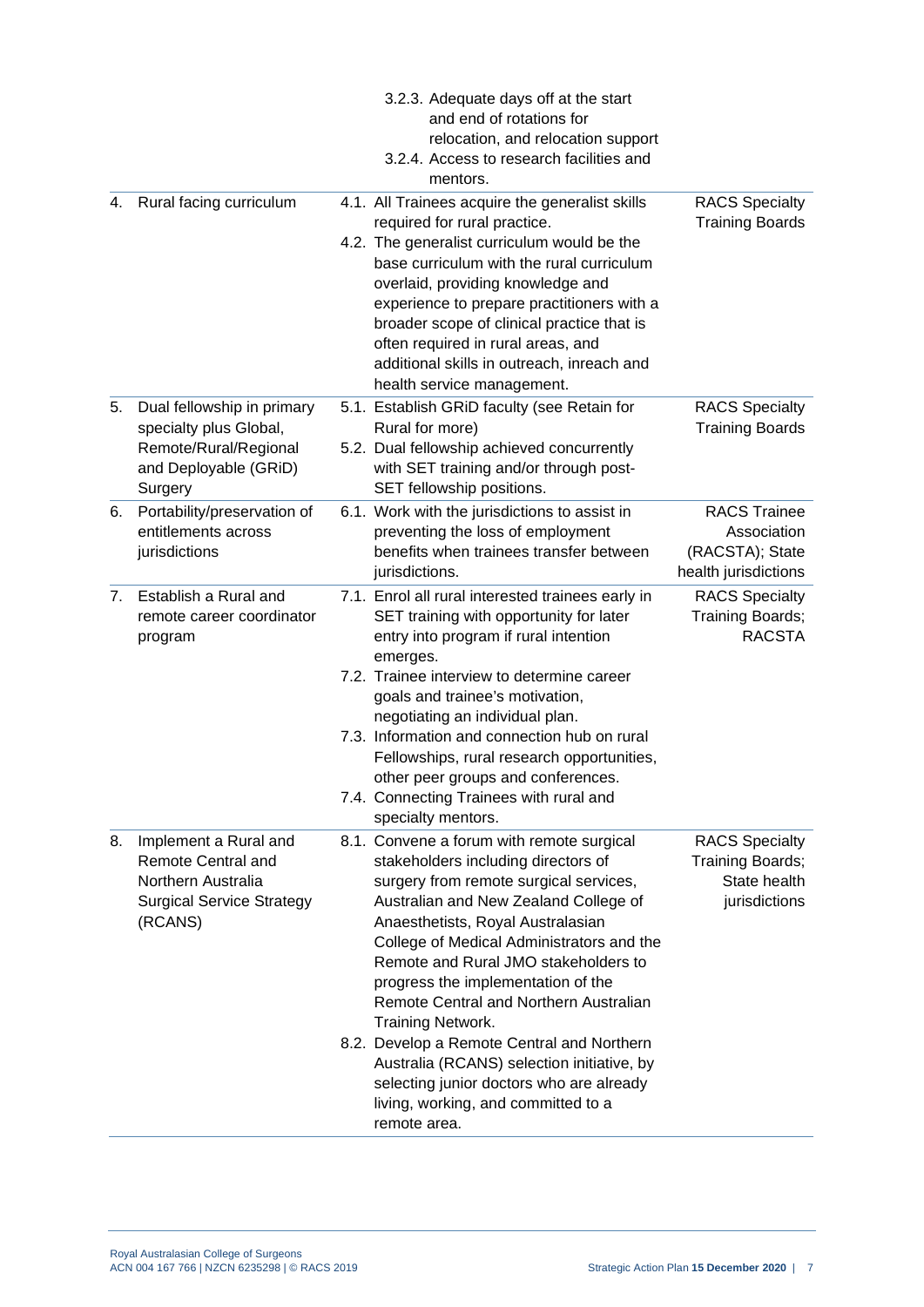## <span id="page-8-0"></span>**4 Retain for Rural**

These actions involve the retention of individuals (FRACS and SIMGs) and of whole surgical teams and services.

| <b>ACTIONS</b> |                          | <b>DELIVERABLES</b>                                              | <b>STAKEHOLDERS</b>        |  |
|----------------|--------------------------|------------------------------------------------------------------|----------------------------|--|
| 1.             | Ongoing educational,     | 1.1. Establishment of faculty in Global,                         | RACS;                      |  |
|                | professional, and        | Remote/Rural/Regional and Deployable                             | <b>Specialty Societies</b> |  |
|                | personal support for     | (GRID) Surgery                                                   | and Associations           |  |
|                | rural surgeons           | 1.1.1. Develop GRiD dual fellowship post-                        |                            |  |
|                |                          | Fellowship (PFET) qualification                                  |                            |  |
|                |                          | 1.1.2. Surgeons to participate as faculty                        |                            |  |
|                |                          | members, mentors, teachers,                                      |                            |  |
|                |                          | supervisors and trainers                                         |                            |  |
|                |                          | 1.1.3. Establish a RACS Annual Scientific                        |                            |  |
|                |                          | <b>Congress Section</b>                                          |                            |  |
|                |                          | 1.1.4. Curation of GRID library resource hub                     |                            |  |
|                |                          | 1.1.5. Develop CPD offerings in line with<br><b>GRID</b> faculty |                            |  |
|                |                          | 1.2. CPD access for rural surgeons to be                         |                            |  |
|                |                          | bolstered with                                                   |                            |  |
|                |                          | 1.2.1. Remote access to participate in                           |                            |  |
|                |                          | meetings and CPD events. Develop                                 |                            |  |
|                |                          | Technology as a Tool for Inclusion                               |                            |  |
|                |                          | policy paper.                                                    |                            |  |
|                |                          | 1.2.2. Review of current CPD content.                            |                            |  |
|                |                          | 1.3. Revamp RACS Rural Surgery Section Online                    |                            |  |
|                |                          | <b>Information Hub</b>                                           |                            |  |
|                |                          | 1.4. Collaborate with regulators to recognise and                |                            |  |
|                |                          | protect enhanced/broad scopes of practice                        |                            |  |
|                |                          | for rural surgeons (development of GRID                          |                            |  |
|                |                          | PFET qualification).                                             |                            |  |
|                |                          | 1.5. Collaborate with Royal Australasian College                 |                            |  |
|                |                          | of Medical Administrators and jurisdictions to                   |                            |  |
|                |                          | develop a mediator model between rural                           |                            |  |
|                |                          | surgeons and hospital administrators.                            |                            |  |
|                |                          | 1.6. Advocate for safe hours contracts for rural                 |                            |  |
|                |                          | surgeons, with the onus on hospitals to                          |                            |  |
|                |                          | devise protocols for task substitution,                          |                            |  |
|                |                          | transfer or locums and service level                             |                            |  |
|                |                          | responsibility for safe rostering.                               |                            |  |
|                |                          | 1.7. Foster a pro-rural culture within RACS.                     |                            |  |
| 2.             | Financial sustainability | 2.1. Advocate for financially sustainable models                 | RACS;                      |  |
|                |                          | of remuneration for rural surgeons (salaried                     | <b>Specialty Societies</b> |  |
|                |                          | and Visiting Medical Officer models which                        | and Associations;          |  |
|                |                          | acknowledge financial risk).                                     | State health               |  |
|                |                          | 2.2. Portability of entitlements for GRiD fellowship             | jurisdictions              |  |
|                |                          | surgeons crossing state borders for dual                         |                            |  |
|                |                          | appointments or explore options for the                          |                            |  |
|                |                          | coordination/pooling of entitlements for                         |                            |  |
|                |                          | surgeons in border towns                                         |                            |  |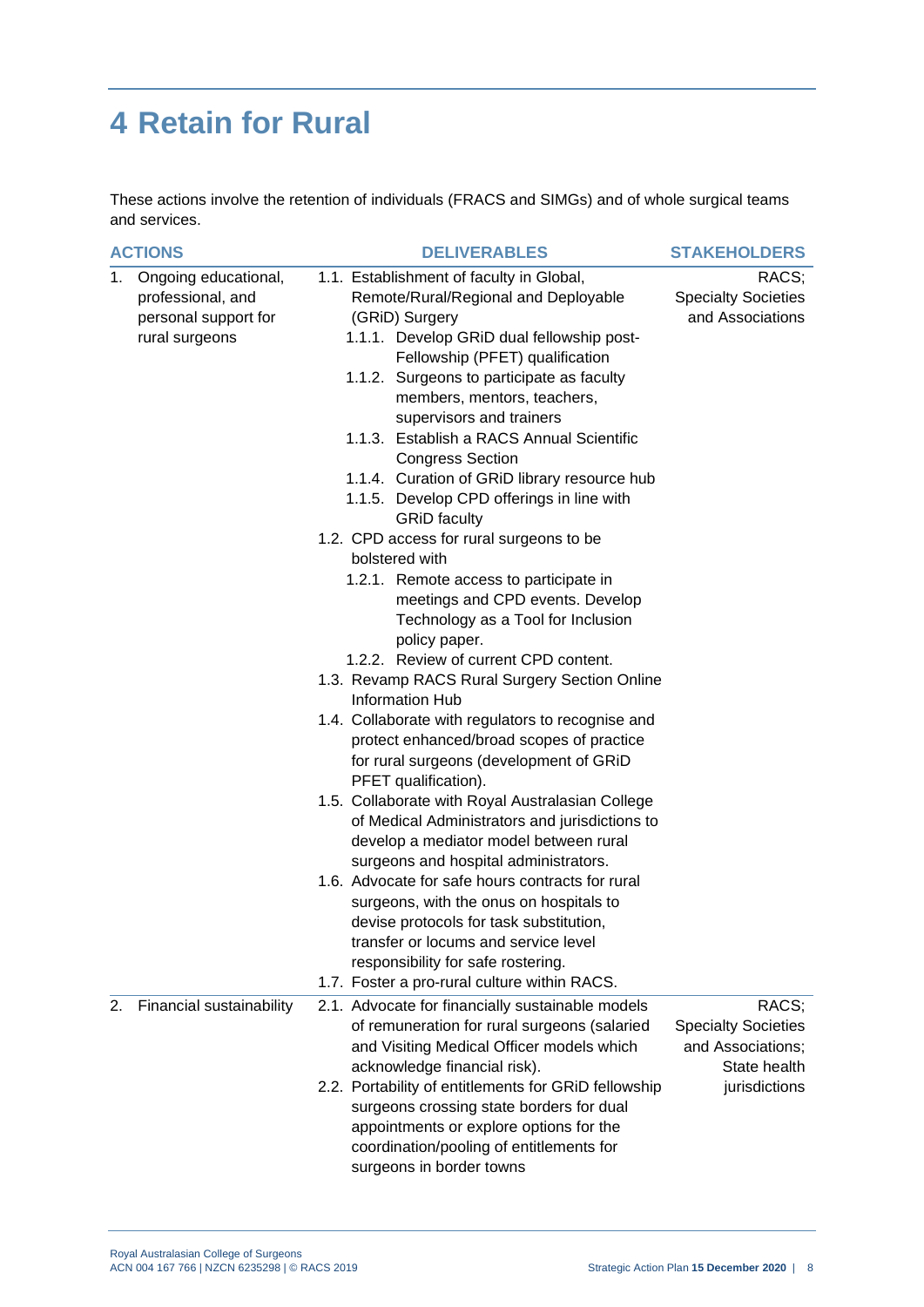|    |                                                                                               | 2.3. Continue funding RACS Provincial Surgeon<br>Fellowships for rural surgeons' CPD travel<br>and accommodation.<br>2.4. Continue support and promotion of rural<br>specialist programs (e.g. the Support for<br>Rural Specialists CPD grants).                                                                                                                         |                                                                                           |
|----|-----------------------------------------------------------------------------------------------|--------------------------------------------------------------------------------------------------------------------------------------------------------------------------------------------------------------------------------------------------------------------------------------------------------------------------------------------------------------------------|-------------------------------------------------------------------------------------------|
| 3. | <b>Support for Specialist</b><br><b>International Medical</b><br>Graduates (SIMG)<br>surgeons | 3.1. Optimise application and assessment<br>processes, and exam attainment, with a<br>process for notifying relevant society of<br>SIMG successful application<br>3.2. Develop an SIMG "welcome pack" for each<br>society<br>3.3. Improve access to CPD opportunities and<br>formalise professional networks for rural                                                   | RACS;<br><b>Specialty Societies</b><br>and Associations;<br>State health<br>jurisdictions |
|    |                                                                                               | SIMGs with surgical colleagues in urban or<br>larger centres.                                                                                                                                                                                                                                                                                                            |                                                                                           |
| 4. | Accountable surgical<br>services                                                              | 4.1. Advocate for infrastructure and funding for<br>rural surgical services                                                                                                                                                                                                                                                                                              | RACS;<br><b>Specialty Societies</b>                                                       |
|    |                                                                                               | 4.2. Foster a culture of collective responsibility for<br>rural health equity                                                                                                                                                                                                                                                                                            | and Associations;<br>State health                                                         |
|    |                                                                                               | 4.3. Foster a culture of supportive peer<br>relationships across distances, aligned with<br>referral and transfer pathways, with<br>reciprocal responsibility. Accountable larger<br>centres to partner with smaller rural and<br>regional centres by support through<br>telehealth, outreach, inreach, defined referral<br>and transfer protocols, swaps for leave/CPD. | jurisdictions                                                                             |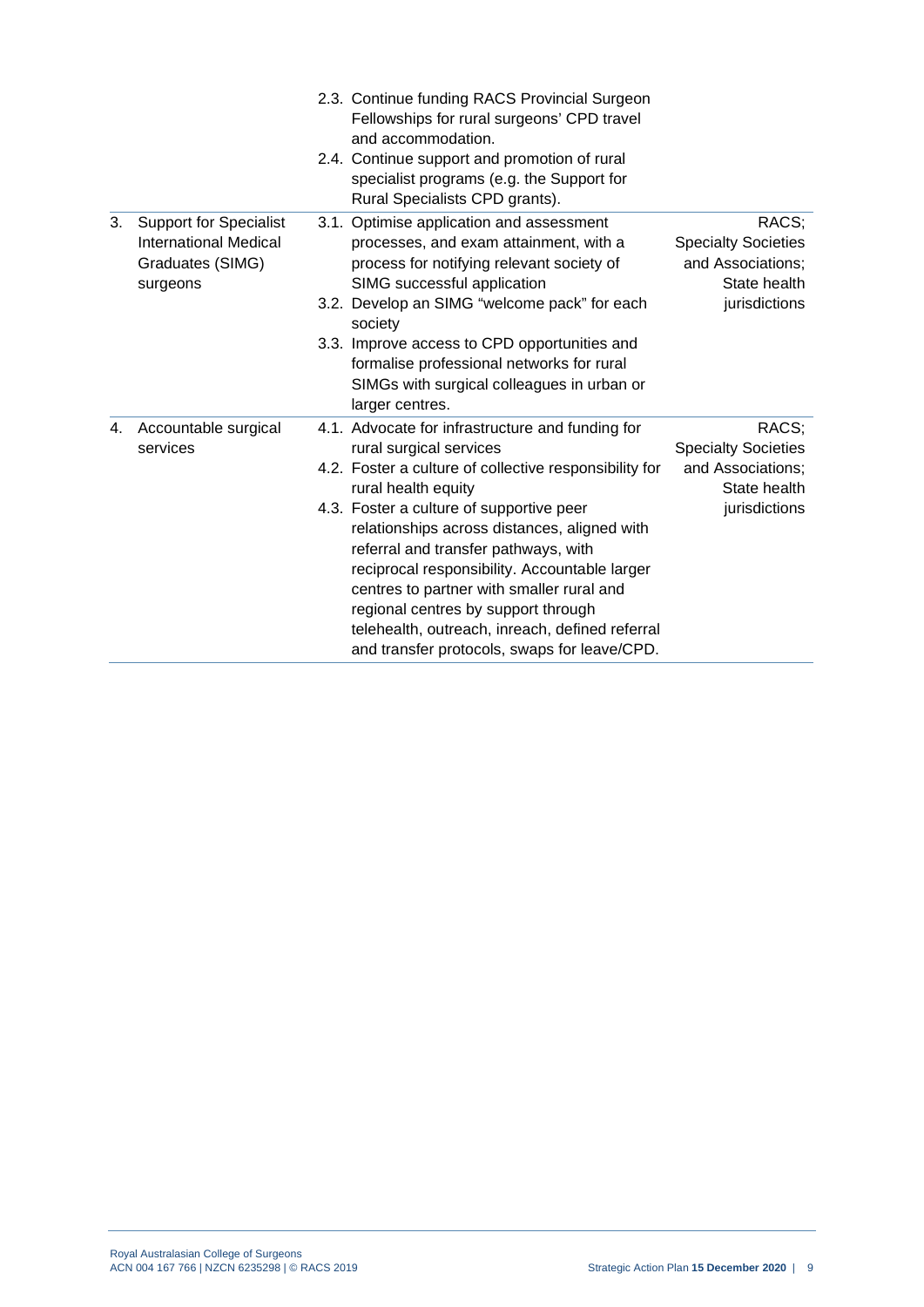### <span id="page-10-0"></span>**5 Collaborate for Rural**

These actions focus on providing care centred around patient and place, whereby access to safe surgery is delivered as close to home as possible.

| <b>ACTIONS</b> |                                | <b>DELIVERABLES</b>                                                                  | <b>STAKEHOLDERS</b>                |  |
|----------------|--------------------------------|--------------------------------------------------------------------------------------|------------------------------------|--|
| 1.             | RACS adopts a<br>framework for | 1.1. Convene a meeting with the Royal<br>Australian College of General Practitioners | RACS;<br>Specialty Societies and   |  |
|                | <b>National Surgical</b>       | Rural, Australian College of Rural and                                               | Associations;                      |  |
|                | <b>Systems</b>                 | Remote Medicine and nursing stakeholders                                             | <b>National Rural Health</b>       |  |
|                |                                | to develop systems for interdisciplinary                                             | Commissioner;                      |  |
|                |                                | training in rural surgical skills including                                          | RACGP Rural; ACRRM;                |  |
|                |                                | general practitioners with extended scope of                                         | Perioperative Surgical             |  |
|                |                                | practice in surgery.                                                                 | Nursing Assistants;                |  |
|                |                                | 1.2. Improve links with interdisciplinary teams,                                     | transfer and retrieval             |  |
|                |                                | including general practitioners with extended                                        | services;                          |  |
|                |                                | scope of practice (anaesthesia and critical                                          | Royal Australasian College         |  |
|                |                                | care, surgery, emergency medicine) and                                               | of Medical Administrators;         |  |
|                |                                | nurses with extended scope of practice.                                              | Australian Medical Council;        |  |
|                |                                | 1.3. Commence collaboration with other surgical                                      | <b>Australian Health</b>           |  |
|                |                                | team stakeholders via Council of Presidents                                          | <b>Practitioner Regulatory</b>     |  |
|                |                                | of Medical Colleges to encourage                                                     | Agency and                         |  |
|                |                                | development of rural health equity programs                                          | <b>Medical Council of New</b>      |  |
|                |                                | in all speciality medical colleges and via the                                       | Zealand                            |  |
|                |                                | National Rural Health Alliance.                                                      |                                    |  |
|                |                                | 1.4. Commence collaboration with regulators to                                       |                                    |  |
|                |                                | enable fit for purpose scopes of practice for                                        |                                    |  |
|                |                                | rural surgeons                                                                       |                                    |  |
| 2.             |                                | Sustainable surgical 2.1. Convene a forum in 2021 to develop a                       | RACS; Indigenous Health            |  |
|                | services for Remote            | strategy for Remote Central and Northern                                             | Committee Mina advisory            |  |
|                | Central and                    | Surgical services.                                                                   | group; Specialty Societies         |  |
|                | Northern Australia             | Topics of discussion: selection initiative,                                          | and Associations;                  |  |
|                | (RCANS) Forum                  | training networks, scholarships and return of                                        | Australian Federal                 |  |
|                | 2021                           | service obligations. This work could work in                                         | Department of Health;              |  |
|                |                                | conjunction with the ATSI SET pipeline                                               | <b>National Rural Health</b>       |  |
|                |                                | project, led by the RACS Mina advisory                                               | Commissioner;                      |  |
|                |                                | group.                                                                               | State/territory health             |  |
|                |                                |                                                                                      | jurisdictions;                     |  |
|                |                                |                                                                                      | ANZCA; RACMA;                      |  |
|                |                                |                                                                                      | <b>Regional Training Hubs</b>      |  |
| 3.             | New Zealand                    | 3.1. Rural Surgery Section committee, with                                           | <b>RACS; Specialty Societies</b>   |  |
|                | <b>Provincial and Rural</b>    | engagement of RACS New Zealand National                                              | and Associations;                  |  |
|                | <b>Surgical System</b>         | Board, forms a New Zealand subcommittee                                              | <b>New Zealand District Health</b> |  |
|                | Strategy                       | (comprising four NZ members, RACS NZ                                                 | <b>Boards</b>                      |  |
|                |                                | councillors and representatives from NZ                                              |                                    |  |
|                |                                | National Board).                                                                     |                                    |  |
|                |                                | 3.2. Convene a New Zealand Rural Surgical<br>Services Forum in September 2021,       |                                    |  |
|                |                                | developing a strategy bespoke to provincial                                          |                                    |  |
|                |                                | and rural surgery in New Zealand.                                                    |                                    |  |